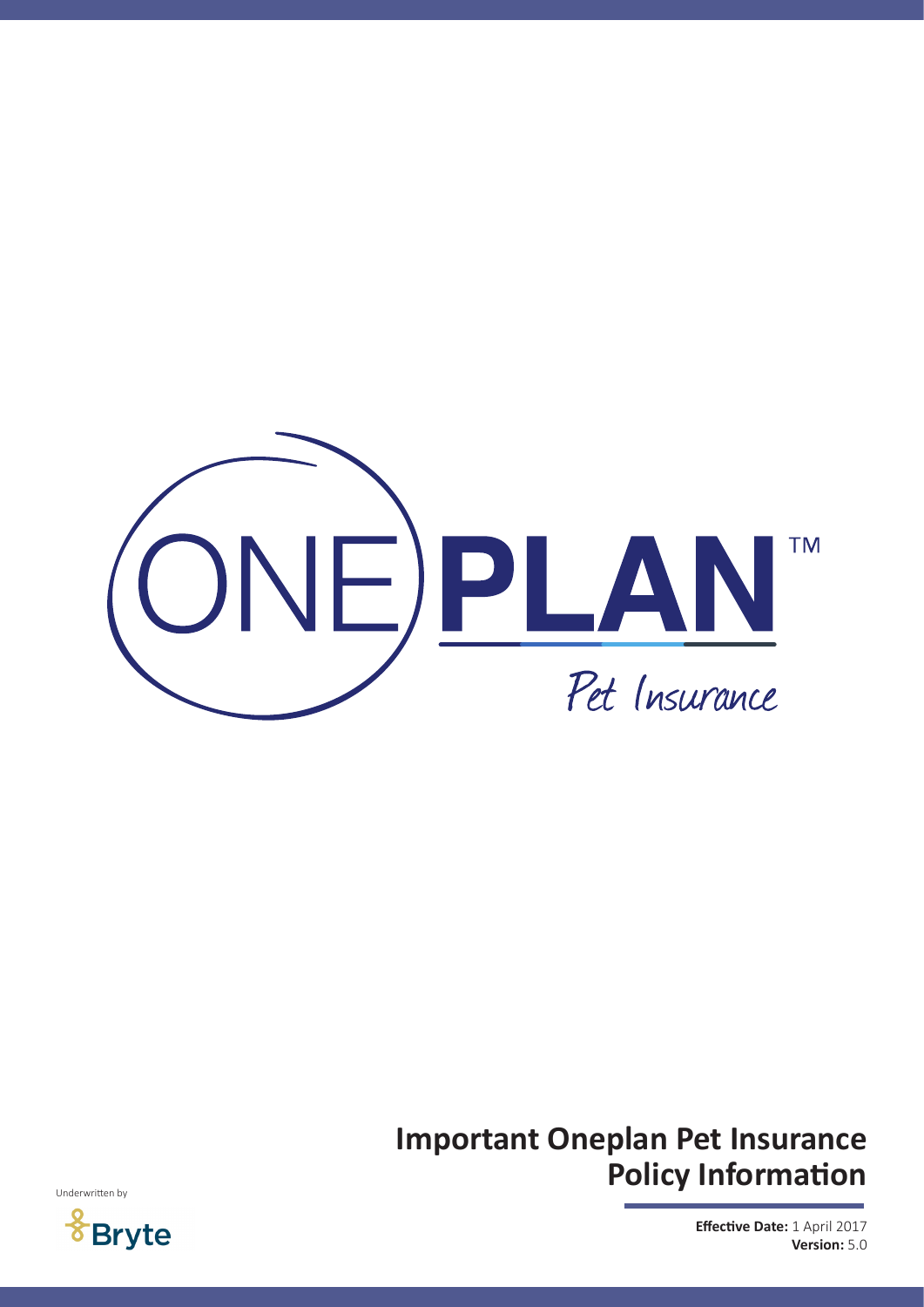## **IMPORTANT ONEPLAN ONEPET POLICY INFORMATION**

In order to assist our clients with regards to important information concerning our product, we have summarised the pertinent policy wording clauses that materially affects you, our client. This document is designed to assist you with understanding our product and must be read in conjunction with your policy wording and policy schedule. As a business we promote the principles of Treating Customers Fairly (TCF) and we hope that this document assists you with regards to our product. We have included a copy of your policy schedule and policy wording with this document for ease of reference.

# **COOLING OFF PERIOD AND PRODUCT SUITABILITY**

In the event that you are not satisfied with the terms and conditions of your Oneplan Pet Policy, you have the right to cancel within 30 days from the date of application with no financial obligation to you. Any premiums or administration fees that have been deducted from your nominated bank account will be refunded to you if you cancel your policy during the cooling off period. It is advisable that you contact your financial advisor when making any decisions relating to your financial portfolio and to do a full financial needs analysis to determine what your financial needs are. Our representatives do not provide advice but focused information related specifically to our product. Our representatives are not able to provide you with product comparisons or guarantee that you will be adequately covered for all events or medical emergencies. Our products do not provide unlimited cover nor do we replace the benefits of a medical aid. Most importantly it is imperative to note that this is a short term insurance product and governed by the Short Term Insurance Act.

## **GENERAL EXCLUSIONS**

The following is totally excluded from cover under our policy and we will not be responsible for any expenses, hospitalisation, injury or disease:

# **DECLINED / REPUDIATED CLAIMS**

- Nuclear exposure, war and military risings
- Civil commotion, strikes and riots
- Criminal acts
- Cosmetic, elective or non-justifiable medical procedures such as tail docking, dewclaw removal, skinfold resection and ear cropping.
- Obesity, behavioural, hereditary or congenital illnesses
- Racing and working dogs such as search and rescue dogs, guard dogs, police dogs, custom and quarantine dogs, commercial breeding and laboratory testing dogs
- Third party claims or claims recoverable from another party
- Professional sport
- Infertility, breeding, mating, pregnancy or related conditions
- Spaying related to pregnancy
- Services provided by persons not registered with SAVA
- **Negligence**
- Grooming, bathing or de-matting
- New pandemic diseases
- Transplant surgery
- Declined or repudiated claims re-submitted after the waiting period
- Immunotherapy (unclosing allergen specific treatment) and cell replacement therapy
- Boarding or transport
- Costs for importing or exporting a pet

# Costs incurred during waiting periods

- Non-disclosure (intentional or unintentional)
- Costs over and above cover limits
- Costs related to afterhours or emergency care treatment
- House visits unless approved by the Underwriters
- Permanently excluded conditions
- Costs related to non-vaccination of a pet
- Voluntary spaying / neutering
- Dentistry and related treatments under Illness Cover
- Corrective optometry procedures
- Post-mortems
- Costs incurred as a result of failure to follow the advice of a vet
- Costs for obtaining medical history or requests for a second opinion
- Costs related to non-disclosure, misinformation or fraudulent claims
- Surrender or maturity values
- Purchase of bandages, aids and food
- Refund of premiums due to no claims history or unsuccessful claims
- Consequential loss or damage not directly caused by an insured risk
- Abuse or deliberate injury or illness caused by any person
- Costs of the treatment of conditions for an inconclusive diagnosis where treatment is similar to that of an excluded condition



**Tel:** 010 001 0141 **Web:** www.oneplan.co.za

**Address:** 54 Maxwell Drive, Woodmead North Office Park, Woodmead 2021

Oneplan is administered by Oneplan Underwriting Managers (PTY) Ltd an authorised financial services provider 43628. Oneplan is not a Medical Aid Scheme but a short-term insurance product underwritten by Bryte Insurance Company Limited.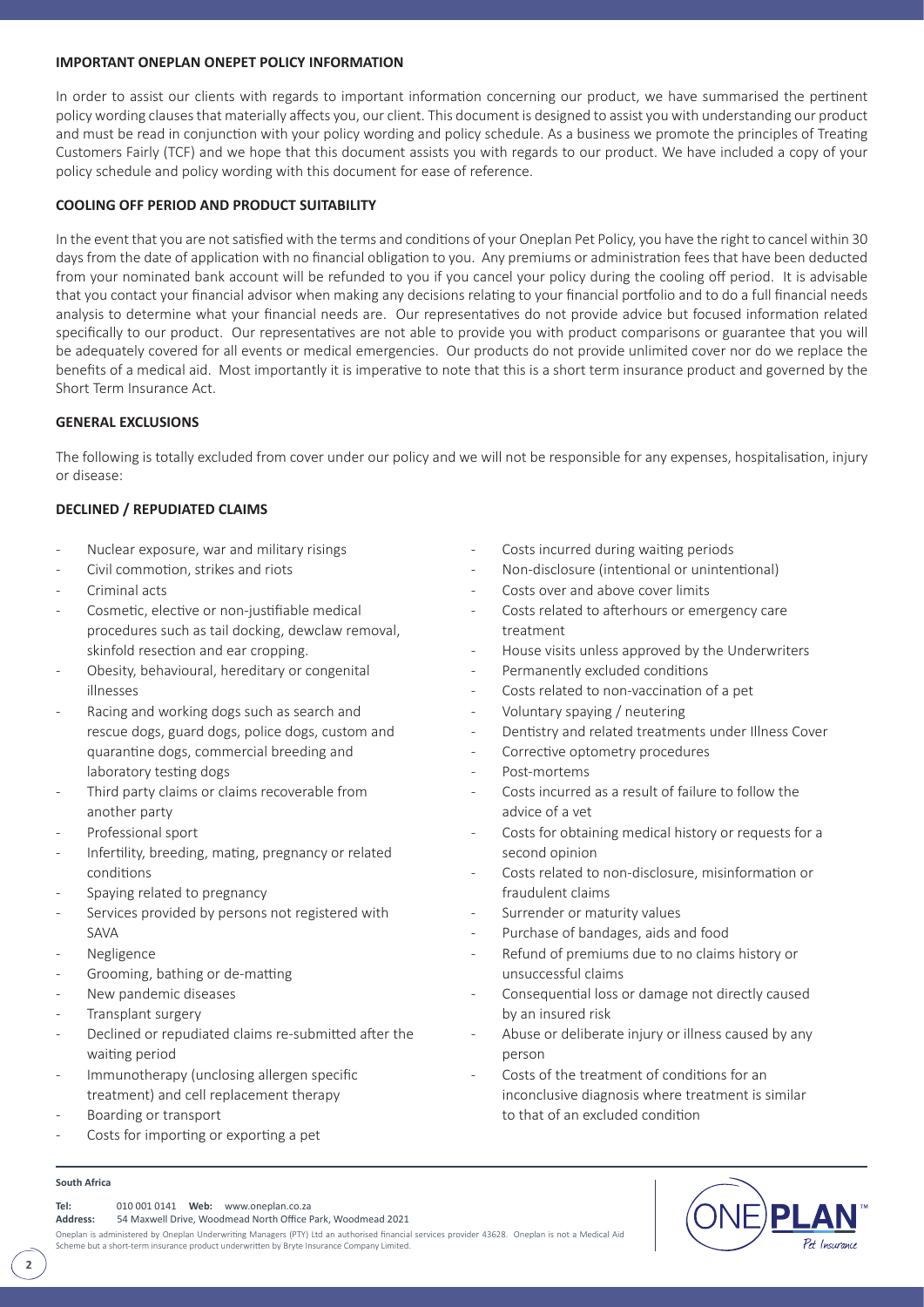In the event that a claim is repudiated due to being in the waiting period, it is important to note that the claim will not be covered once the waiting period has passed. In other words, you will not be able to wait until the waiting period has lapsed for the procedure / claim to be approved. Failure to follow the advice of your vet will be seen as negligence. Also, should a claim be repudiated based on an exclusion on your policy, we will not approve the claim should the vet change the diagnosis or condition after the initial request has been declined. It is vital that all medical conditions be disclosed at application to avoid your policy being cancelled due to non-disclosure or to avoid having claims declined.

Our product is a short term insurance product. The cover limits and limitations of the policy are clearly outlined in our documents.

## **CLAIMS**

Claims submitted after four months will not be accepted. Please note that it remains your responsibility to ensure that your claims are received by our office timeously and you are encouraged to confirm that we have received each and every invoice related to a specific event from the providers within the time limit provided. Only detailed / specified accounts will be accepted.

There is a seven day turnaround time from the date of receipt of a valid proof of payment for Health Cover claim refunds. For quicker payment of claims, please swipe your card directly at your provider to avoid having to request refunds from our offices. Hospital Risk Claims refunds and payments have a 30 day turn-around time from the date of receipt of the account / invoice.

You may dial \*120\*17526# from your mobile phone to pre-load funds onto your card before a vet visit except in the case of Accident, Illness, Burial, Cremation and Euthanasia and Kennel Cover. Please refer to the "How to Claim Guide" on our website or the information booklet you will receive with your card or refer to your policy wording. Should you swipe your card at a point of sale other than at an approved provider, you will need to provide a valid proof of your visit within 48 hours so that we are able to confirm that the funds were utilised for purposes as defined in your policy. Failure to provide the proof of payment will result in the claim being declined, your policy being suspended and the funds being recovered from your bank account. We will not accept responsibility for any banks charges incurred due to the late submission of valid proof of payments. All receipts must be stamped by the service provider or a valid invoice may also be provided as proof. Claims recovered from your bank account will carry a R50.00 administration fee.

We complete random audits of claims from time to time. You may be requested to provide a statement of all visits from a particular service provider on occasion. Your co-operation with regards to audits conducted is greatly appreciated. Completing these audits assists us in detecting any fraud or irregularities which means that we are able to effectively manage our claim ratios and therefore do not have to pass on exorbitant price increases to you, our client.

Please note that claims will not be paid upfront for deposit purposes for hospital admissions or for service providers that request cash before providing a service or without a valid invoice.

## **CANCELLATIONS /UPGRADES/DOWNGRADES**

Any removals or additions of dependants, upgrades or downgrades or cancellation of any plans has a one calendar months' notice period. We do not provide pro-rata cover and our cover runs from the 1st to the 30 / 31st of every month only. If you cancel you policy on the 15th August, your cover will be terminated on the 1 October only.

We reserve the right to cancel your policy due to the following:

- Change in risk profile
- Non-disclosure of conditions
- Fraudulent claims
	- Non-receipt of premiums (either after the grace period has expired or two rejected premiums)

Should you wish to cancel your policy, you must send a written request to cancel@onegrp.co.za. There is a one calendar month notice period for cancellation and a R100.00 cancellation fee for policies cancelled after the cooling off period. The cooling off period is 30 days from the date of application of your Oneplan policy.

Please refer to section 1.4.5 and 1.4.13 for special conditions regarding cancellation, upgrading and downgrading of your policy.

## **PRE-EXISTING CONDITIONS**

Please take note of the definition of a pre-existing condition as per our policy wording, clause 1.1.26. A pre-existing condition is defined as a medical condition that was in existence prior to the inception date of your policy, or in existence during the first three months during the waiting period or that was newly diagnosed within the first three months from the inception date of the policy,

#### **South Africa**

Oneplan is administered by Oneplan Underwriting Managers (PTY) Ltd an authorised financial services provider 43628. Oneplan is not a Medical Aid Scheme but a short-term insurance product underwritten by Bryte Insurance Company Limited. **Tel:** 010 001 0141 **Web:** www.oneplan.co.za **Address:** 54 Maxwell Drive, Woodmead North Office Park, Woodmead 2021

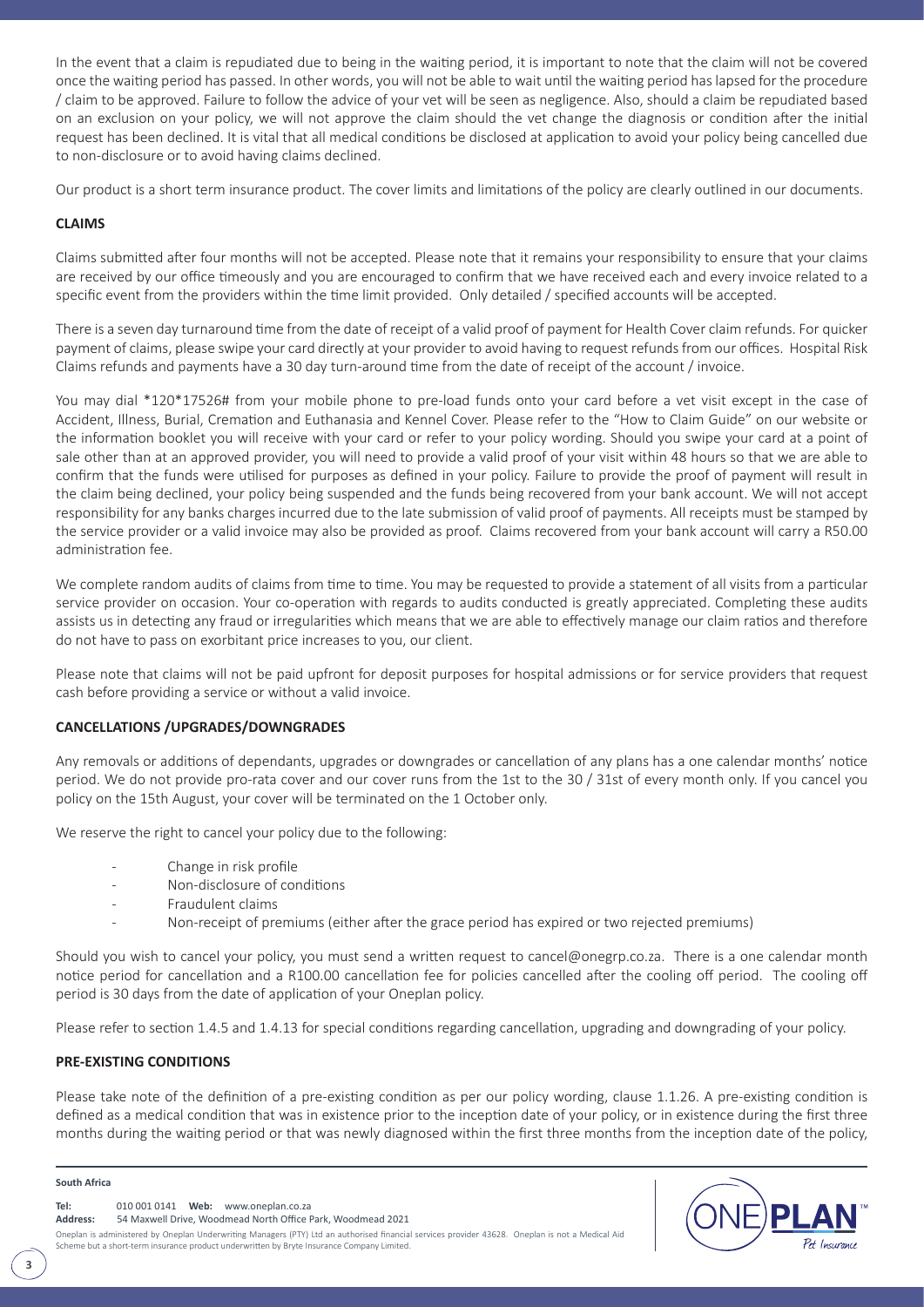whether or it was known or unknown to the Insured. Should we become aware of a condition / symptom that was not disclosed (intentionally or unintentionally) we reserve the right to apply underwriting restrictions to your policy retroactively. These restrictions may include, but are not limited to, minimum 12 month exclusion, total or exclusion and / or a premium loading.

Please also refer to the definition of a Symptom as per clause 1.1.30 as this may affect whether or not a condition is determined to be pre-existing.

#### **PREMIUMS**

Please note that should your debit order date fall on a Saturday, Sunday or public holiday, the debit order will be deducted on the next working day. Failed debit orders will result in your debit orders being deducted via NAEDO. This means that your debit order date may change and you may be double debited on the next debit date or on a date not selected by you. To ensure that your cover remains active and that you are able to access all the benefits of your policy, please ensure that your premiums are received by us. Non-receipt of premiums may result in your policy being cancelled and there will be new waiting periods in place should you restart your cover.

Premiums are payable in advance and the grace period allowed for non-payment of premiums is 15 days from the first of the month in which the premium was due. Should you fail to pay your premiums on time, your policy will be suspended and no claims will be entertained, regardless of whether or not you have a medical emergency.

It is important to note that ultimately it is your responsibility to ensure that premiums are received timeously. Should your premium be returned or not received for whatever reason, please contact us immediately so that the necessary arrangements can be made.

Unless you specifically cancel your authorisation for us to deduct premiums, claims or excess amounts, we are entitled to recover any outstanding monies form your bank account.

#### **MICROCHIPPING**

No claims will be entertained unless your pet has been microchipped. We have had an increase in the number of claims for pets that are not microchipped. Under no circumstance will any claims be paid out if we are unable to identify your pet via a microchip which has been confirmed by your vet. Your policy may be declared void in instances where pet is not identifiable by microchip. While there may have been leniency in the past, no further leniency will be granted.

We support the microchipping of pets especially as it is a means of identifying your pet in the event of your pet getting lost. We believe that it is part of responsible pet ownership.

#### **ACCIDENT COVER**

Claims will be paid as defined in our policy wording. It is important to note that we will only authorise claims for which there was immediate medical attention. For example, if you do not consult a vet immediately after an accident event and three months later your pet requires surgery, we will not authorise a claim. You will need to complete a claim form and provide proof that the accident occurred as claimed. Please take note of the definition of an accident:

1.1.1 "Accident" means a sudden, unexpected, unforeseen, unusual, unintended event which occurs at a specific time and place, the result of which incident requires immediate medical attention.

Please take note of the insertion of the word "immediate". You will no longer be able to claim for accidents that occurred a few days, weeks or months before seeking the attention of a veterinary practitioner. An accident must be a direct consequence of a car accident, burn, a fall from a raised position, the actions of another animal, a swallowed foreign object or poisoning and which requires immediate attention. These are merely examples and are not exhaustive.

For a claim to be considered under Accident Cover the account / invoice must reflect a charge for accommodation or overnight stay and a procedure must have been completed or treatment for a diagnosed condition must have been completed. Should an Accident Event result in a consultation fee and diagnostic tests only, the cover will be paid as per Health Cover according to cover limits specified on the Schedule.

The removal of gastric foreign bodies is limited to one per Insured Pet per year.

Oneplan is administered by Oneplan Underwriting Managers (PTY) Ltd an authorised financial services provider 43628. Oneplan is not a Medical Aid Scheme but a short-term insurance product underwritten by Bryte Insurance Company Limited. **Tel:** 010 001 0141 **Web:** www.oneplan.co.za **Address:** 54 Maxwell Drive, Woodmead North Office Park, Woodmead 2021



**4**

**South Africa**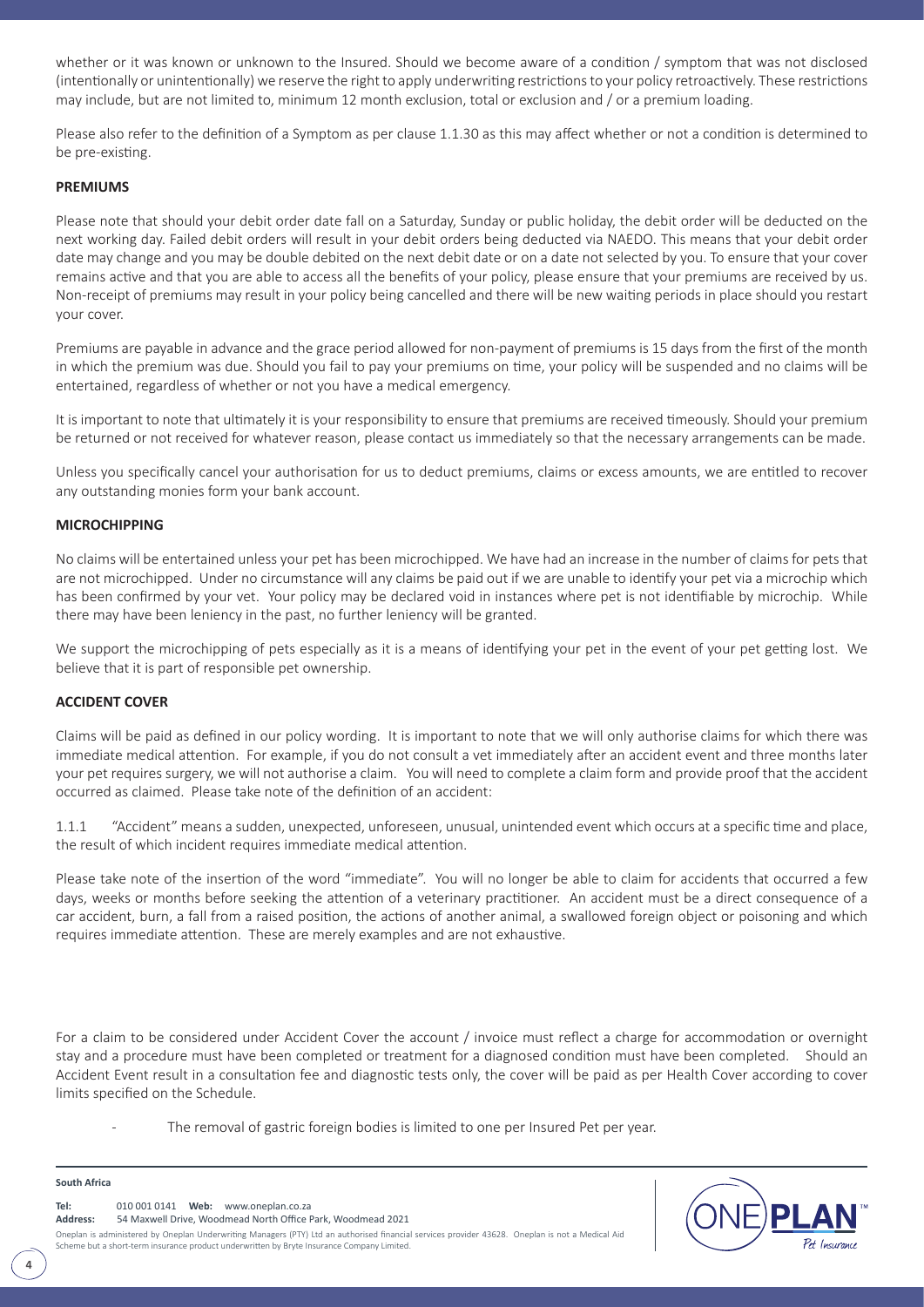- Diagnosis must be made within forty eight hours of the time of the accident.
	- Accident events which result in operations for cruciate ligament repair, hip replacement and luxating patella will be covered as follows:
		- Month one to month six: 25% (twenty five percent) of the total veterinary account subject to the event limit
		- Month seven to twelve: 50% (fifty percent) of the total veterinary account subject to the event limit.

#### **ILLNESS COVER**

In the event that your pet is re-admitted for the same or a related illness, it will be deemed to have formed part of the initial illness event. There is a twelve month waiting period for the following events and claims are limited to one event per Insured pet per year:

Cruciate ligament Hip replacement Luxating patella

Spaying and neutering will not be covered for the first twelve months of the policy and will only be considered once the waiting period has expired if specifically related to a diagnosed condition or illness (except when related to pregnancy).

Should your pet be treated for a number of conditions, you will receive authorisation only for the event and not per condition. You will only receive cover up to the available limit specified in your policy schedule and not the cover limit per condition.

Should your pet need to be re-admitted for the same or related condition within 6 months from an admission, it will be deemed to be part of the initial illness and you will not be entitled to a new claim amount. The claim will form part of the initial claim limit.

No dental procedures will be covered under this cover. This includes any specialised dentistry, operations or dental procedures of any type. Any conditions or illness that occurs due to non-vaccination will not be covered.

#### **HEALTH LOADINGS**

Loadings are calculated based on the actuarial calculation on the probability of risk of the Insured pet. An increase in the number of claims on your policy will result in an increase in your premium. Loadings for Health Cover claims are calculated quarterly according the percentage of your annual limit utilised. An increase in premium due to claim events is an accepted practice for short term insurance products due to the fact that a claim indicates a change in your pet's risk profile. As a short term insurer, we are entitled to increase your premium due to changes in your risk provided that you are given 30 days written notification of any changes.

#### **EXCESS AMOUNTS**

It is important to take note of the excess amounts charged for any of the events covered under the Accident and Illness Cover. The excess amount is payable after the claim has been closed by the Underwriter and is a percentage / amount of the cover amount provided. The amount is payable to the Underwriter and failure to pay the amount due will result in the amount being handed over for collection which may affect your credit rating and may incur collection costs for which you will be responsible.

Please call our call centre on 010 001 0141 and enquire about our Excess Buster In the event of a claim the excess amount, as defined in the policy wording and detailed on the policy schedule, will be waived.

## **CHANGE OF PERSONAL INFORMATION**

In order to ensure that you receive the necessary communications regarding your policy, please update your details regularly through our self-service portal on our website. Our company communicates via email and SMS and unless you specifically request documentation through the post, we will assume that you are receiving our communications. We will not accept responsibility for communications not received or read by you.

You may either contact our call centre or log in via the online self-service portal.

#### **GENERAL CONDITIONS**

Please take note of the following important points:

1 Costs for veterinary cover due to failure to seek medical assistance should a pet show clinical signs of an injury, illness or accident will not be covered. Failure to provide adequate care and protection for

#### **South Africa**

**5**

**Tel:** 010 001 0141 **Web:** www.oneplan.co.za **Address:** 54 Maxwell Drive, Woodmead North Office Park, Woodmead 2021